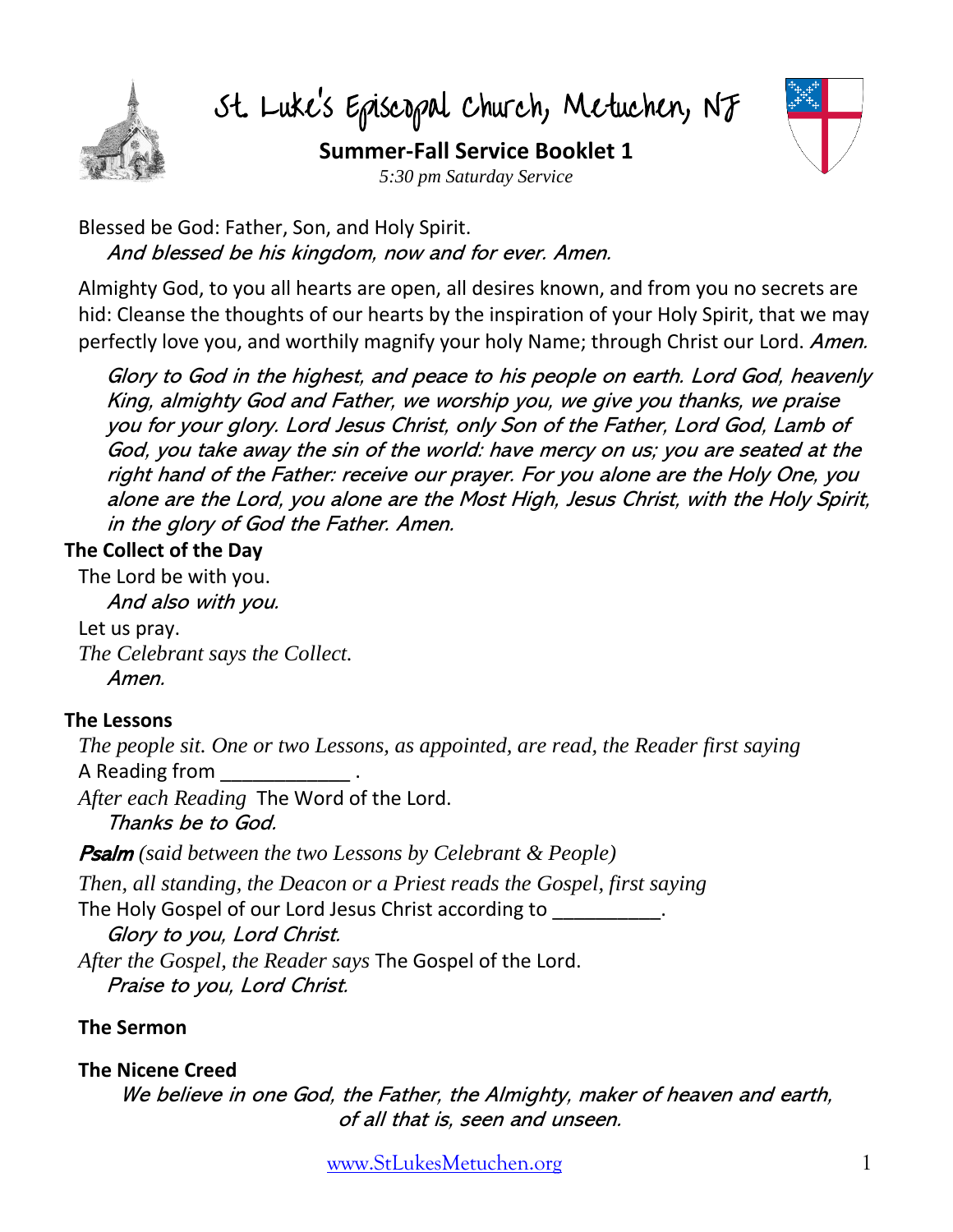We believe in one Lord, Jesus Christ, the only Son of God, eternally begotten of the Father, God from God, Light from Light, true God from true God, begotten, not made, of one Being with the Father. Through him all things were made.

For us and for our salvation he came down from heaven: by the power of the Holy Spirit he became incarnate from the Virgin Mary, and was made man.

For our sake he was crucified under Pontius Pilate; he suffered death and was buried. On the third day he rose again in accordance with the Scriptures; he ascended into heaven and is seated at the right hand of the Father.

> He will come again in glory to judge the living and the dead, and his kingdom will have no end.

We believe in the Holy Spirit, the Lord, the giver of life, who proceeds from the Father and the Son. With the Father and the Son he is worshiped and glorified. He has spoken through the Prophets.

We believe in one holy catholic and apostolic Church. We acknowledge one baptism for the forgiveness of sins. We look for the resurrection of the dead, and the life of the world to come. Amen.

In peace, we pray to you, Lord God.

*Silence*

For all people in their daily life and work;

For our families, friends, and neighbors, and for those who are alone.

For this community, the nation, and the world; For all who work for justice, freedom, and peace.

For the just and proper use of your creation; For the victims of hunger, fear, injustice, and oppression.

For all who are in danger, sorrow, or any kind of trouble; For those who minister to the sick, the friendless, and the needy.

For the peace and unity of the Church of God;

For all who proclaim the Gospel, and all who seek the Truth.

For Michael our Presiding Bishop, Chip our Bishop(s); and for all bishops and other ministers;

For all who serve God in his Church.

For the special needs and concerns of this congregation.

*Silence - The People may add their own petitions*

Hear us, Lord;

For your mercy is great.

We thank you, Lord, for all the blessings of this life.

*Silence - The People may add their own thanksgivings*

We will exalt you, O God our King;

And praise your Name for ever and ever.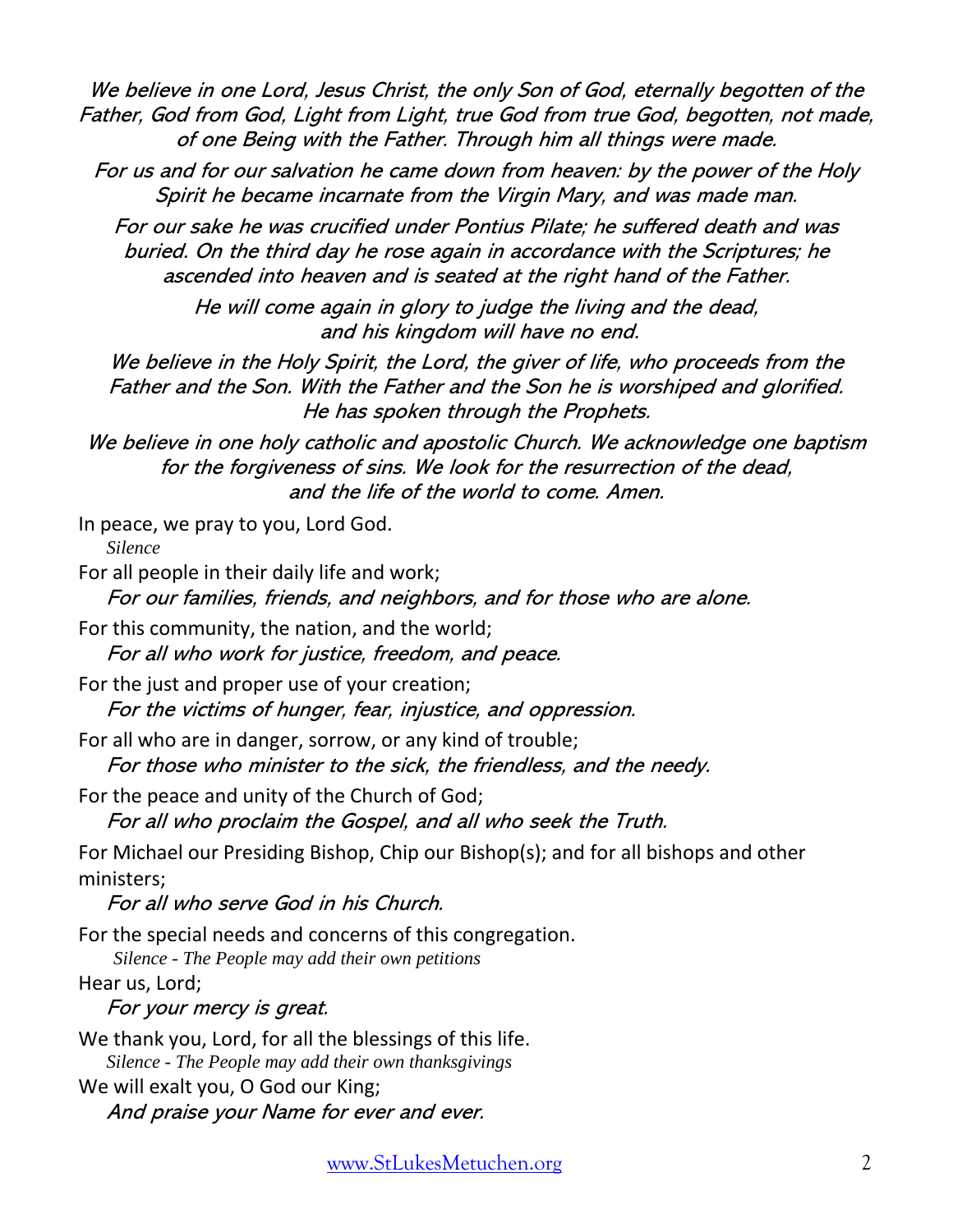We pray for all who have died, that they may have a place in your eternal kingdom. *Silence - The People may add their own petitions*

Lord, let your loving-kindness be upon them;

Who put their trust in you.

We pray to you also for the forgiveness of our sins.

*Silence may be kept.*

Have mercy upon us, most merciful Father; in your compassion forgive us our sins, known and unknown, things done and left undone; and so uphold us by your Spirit that we may live and serve you in newness of life, to the honor and glory of your Name; through Jesus Christ our Lord. Amen.

Almighty God have mercy on you, forgive you all your sins through our Lord Jesus Christ, strengthen you in all goodness, and by the power of the Holy Spirit keep you in eternal life. Amen.

## **The Peace**

The peace of the Lord be always with you. And also with you.

# **The Holy Communion**

The Lord be with you. And also with you.

Lift up your hearts. We lift them to the Lord.

Let us give thanks to the Lord our God. It is right to give him thanks and praise. It is right, and a good and joyful thing, always and everywhere to give thanks to you, Father Almighty, Creator of heaven and earth.

*Here a Proper Preface is sung or said on all Sundays, and on other occasions as appointed.*

Therefore we praise you, joining our voices with Angels and Archangels and with all the company of heaven, who for ever sing this hymn to proclaim the glory of your Name:

Holy, holy, holy Lord, God of power and might, heaven and earth are full of your glory. Hosanna in the highest. Blessed is he who comes in the name of the Lord. Hosanna in the highest.

Holy and gracious Father: In your infinite love you made us for yourself; and, when we had fallen into sin and become subject to evil and death, you, in your mercy, sent Jesus Christ, your only and eternal Son, to share our human nature, to live and die as one of us, to reconcile us to you, the God and Father of all. He stretched out his arms upon the cross, and offered himself in obedience to your will, a perfect sacrifice for the whole world.

On the night he was handed over to suffering and death, our Lord Jesus Christ took bread; and when he had given thanks to you, he broke it, and gave it to his disciples, and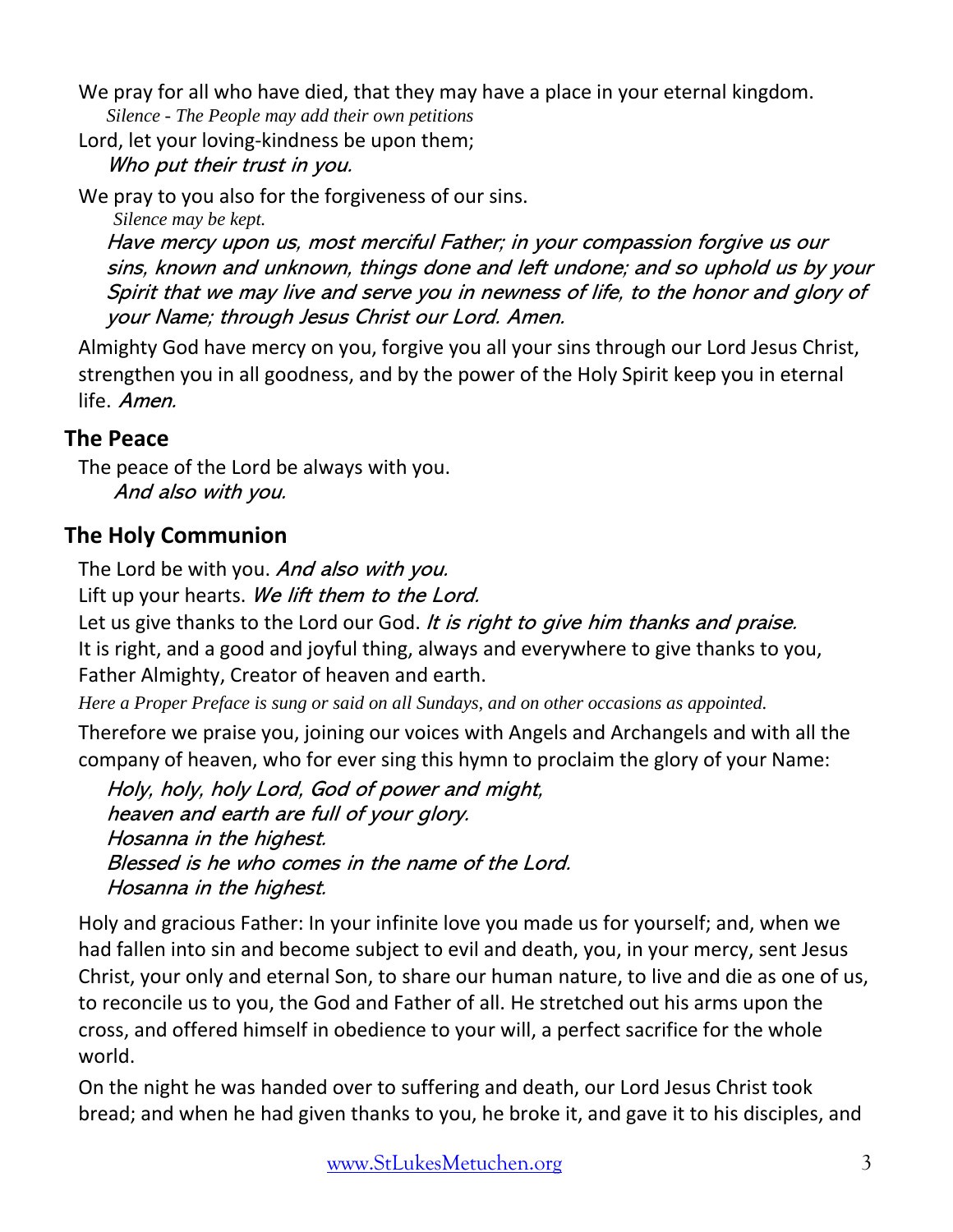said, "Take, eat: This is my Body, which is given for you. Do this for the remembrance of me."

After supper he took the cup of wine; and when he had given thanks, he gave it to them, and said, "Drink this, all of you: This is my Blood of the new Covenant, which is shed for you and for many for the forgiveness of sins. Whenever you drink it, do this for the remembrance of me."

Therefore we proclaim the mystery of faith:

Christ has died. Christ is risen. Christ will come again.

We celebrate the memorial of our redemption, O Father, in this sacrifice of praise and thanksgiving. Recalling his death, resurrection, and ascension, we offer you these gifts. Sanctify them by your Holy Spirit to be for your people the Body and Blood of your Son, the holy food and drink of new and unending life in him. Sanctify us also that we may faithfully receive this holy Sacrament, and serve you in unity, constancy, and peace; and at the last day bring us with all your saints into the joy of your eternal kingdom. All this we ask through your Son Jesus Christ. By him, and with him, and in him, in the unity of the Holy Spirit all honor and glory is yours, Almighty Father, now and for ever. *AMEN.* 

And now, as our Savior Christ hath taught us, we are bold to say:

Our Father, who art in heaven, hallowed be thy Name, thy kingdom come, thy will be done, on earth as it is in heaven. Give us this day our daily bread. And forgive us our trespasses, as we forgive those who trespass against us. And lead us not into temptation, but deliver us from evil. For thine is the kingdom, and the power, and the glory, for ever and ever. Amen.

Alleluia. Christ our Passover is sacrificed for us; Therefore let us keep the feast. Alleluia.

Let us pray

In union, O Lord, with your faithful people at every altar of your Church, where the Holy Eucharist is now being celebrated, I desire to offer you praise and thanksgiving. I remember your death, Lord Christ; I proclaim your resurrection; I await your coming in glory. And since I cannot receive you today in the Sacrament of your Body and Blood, I beseech you to come spiritually into my heart. Cleanse and strengthen me with your grace, Lord Jesus, and let me never be separated